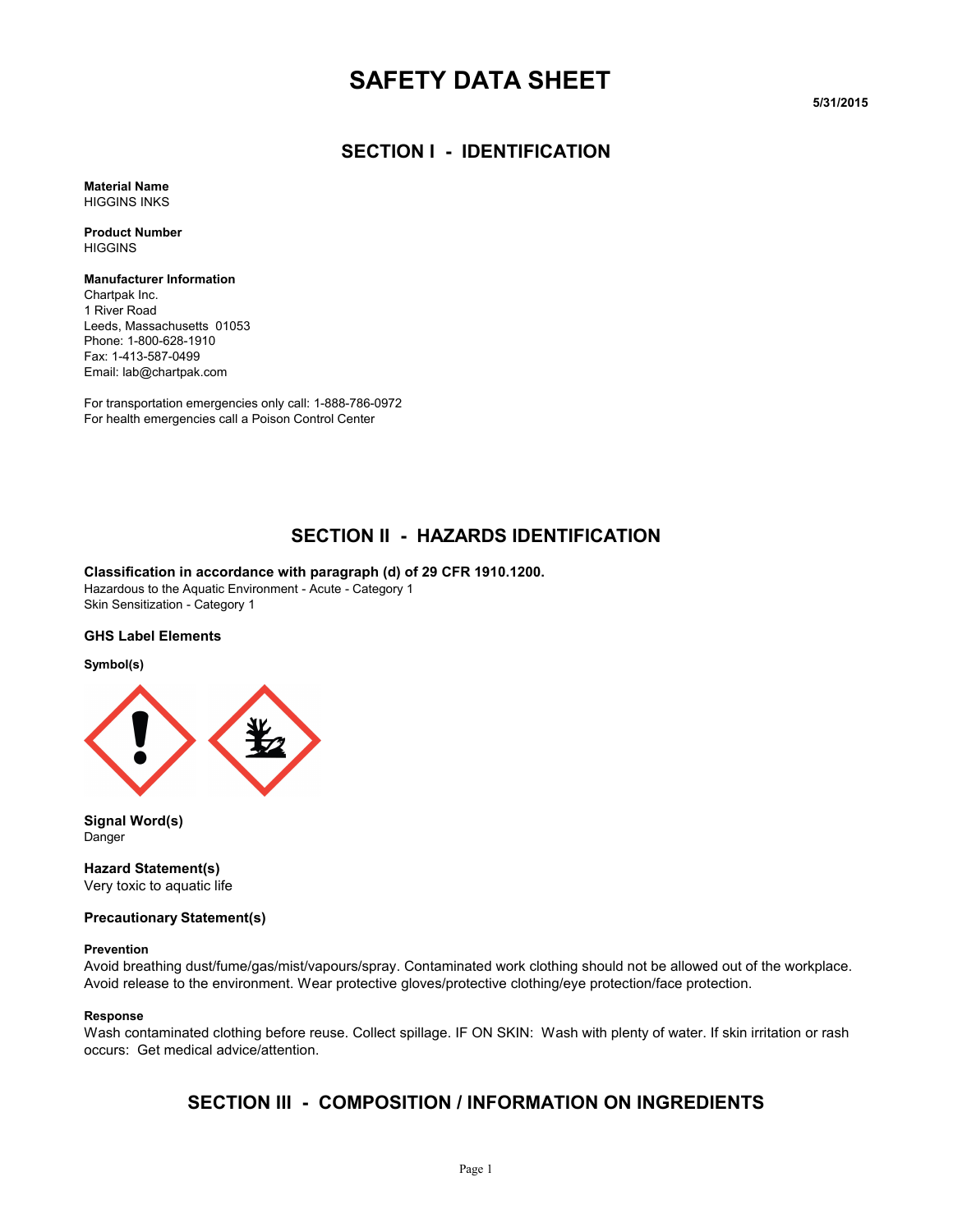| Ingredient                    |               | PEL/TLV | Max      |     |             |
|-------------------------------|---------------|---------|----------|-----|-------------|
|                               | $CAS \#$      | (MG/M#) | % Weight | NTP | <b>IARC</b> |
| <b>AMMONIUM HYDROXIDE</b>     | 1336-21-6     | N/A     | 3.00000  | N   | N           |
| BENZISOTHIAZOLINONE           | 2634-33-5     | N/A     | 0.71000  | N   | N           |
| POLYETHOXYLATED BETA NAPHTHOL | 35545-57-4    | N/A     | 0.96700  | N   | N           |
| <b>ANILINE DYE</b>            | $62 - 53 - 3$ | N/A     | 1 15200  | N   | N           |

#### **SECTION IV - FIRST AID MEASURES**

**PEL/TLV** 

FIRST AID MEASURES: If eye contact occurs, rinse with tap water for 5-10 minutes. If irritation persists, seek medical care. If skin contact occurs, wash with soap and water for 5 minutes. If swallowed, get prompt medical attention.

### **SECTION V - FIRE FIGHTING MEASURES**

FLASH POINT (METHOD): N/A  $\blacksquare$  AUTOIGNITION TEMPERATURE: N/A EXPLOSION LIMITS IN AIR (% BY VOLUME): NOT EXPLOSIVE EXTINGUISHING MEDIA: NO SPECIAL MEDIA REQUIRED FIRE FIGHTING PROCEDURES: NO SPECIAL FIRE FIGHTING PROCEDURES REQUIRED UNUSUAL FIRE & EXPLOSION HAZARDS: NOT COMBUSTIBLE

### **SECTION VI - ACCIDENTAL RELEASE MEASURES**

STEPS TO BE TAKEN IN CASE A MATERIAL IS SPILLED: Clean up in accordance with all applicable regulations. Absorb spillage with noncombustible, absorbent material. For waste disposal, see Section XIII

## **SECTION VII - HANDLING AND STORAGE**

PRECAUTIONS TO BE TAKEN DURING STORAGE AND HANDLING: Good industrial hygiene practice requires that exposure be maintained below the TLV. This is preferably achieved through the provision of adequate ventilation. When exposure cannot be adequately controlled in this way, personal respiratory protection should be employed.

### **SECTION VIII - EXPOSURE CONTROLS / PERSONAL PROTECTION**

RESPIRATORY PROTECTION AND SPECIAL VENTILATION REQUIREMENTS: NONE REQUIRED OTHER PROTECTIVE EQUIPMENT (GLOVES, GOGGLES, ETC): When using wear impermeable protective gloves. WORK/HYGIENE PRACTICES: Avoid skin contact. Wash hands immediately after use. Keep away from eyes. Avoid ingestion. ENGINEERING CONTROLS: **KEEP OUT OF REACH OF CHILDREN.**

### **SECTION IX - PHYSICAL AND CHEMICAL PROPERTIES**

BOILING POINT: N/A MELTING POINT: N/A VAPOR PRESSURE: N/A SPECIFIC VAPOR DENSITY (AIR=1): N/A SPECIFIC GRAVITY: N/A SOLUBILITY IN WATER:<br>SOLUBILITY IN WATER: N/A

REACTIVITY IN WATER: NON-REACTIVE

### **SECTION X - STABILITY AND REACTIVITY**

HAZARDOUS POLYMERIZATION PRODUCTS: NONE STABILITY: STABLE CONDITIONS TO AVOID: NONE INCOMPATIBILITY (MATERIALS TO AVOID): NONE HAZARDOUS DECOMPOSITION PRODUCTS: NONE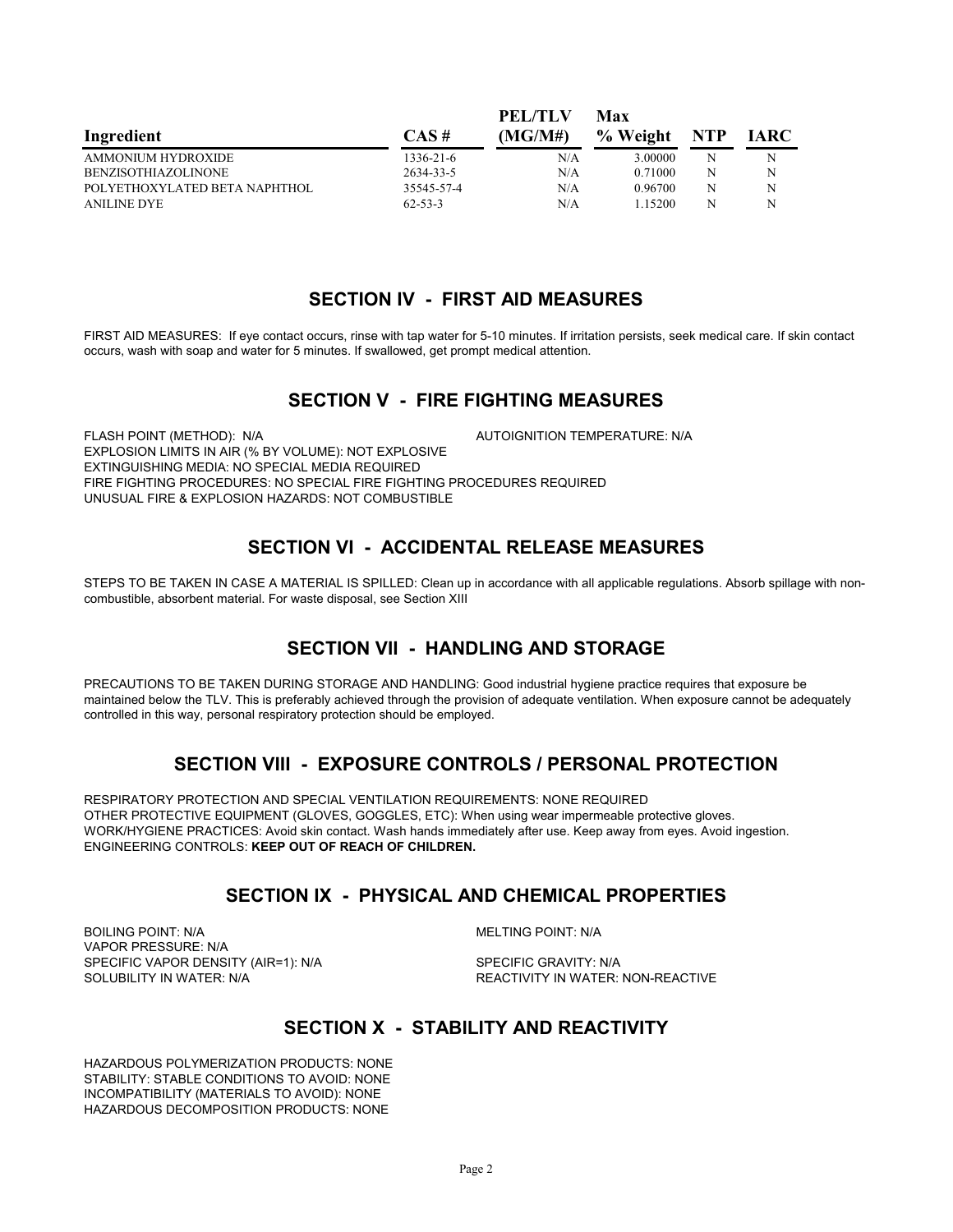## **SECTION XI - TOXICOLOGICAL INFORMATION**

ACUTE EFFECTS ASSOCIATED WITH USE OF THIS MATERIAL: SKIN IRRITANT. EYE IRRITANT. MAY BE HARMFUL BY INGESTION OR BY SKIN CONTACT. MAY BE HARMFUL IF SWALLOWED. CONTACT MAY RESULT IN IRRITATION OF THE SKIN.

The summated LD50 is 20691 mg/kg.

The summated LC50 is 46512 mg/cubic meter.

This product is not considered to be a known or suspected human carcinogen by NTP, IARC or OSHA (see section III)

### **SECTION XII - ECOLOGICAL INFORMATION**

**Aquatic Hazard Statement(s)**

Very toxic to aquatic life

### **SECTION XIII - DISPOSAL CONSIDERATIONS**

RCRA HAZARD CLASS (40 CFR 261): THIS PRODUCT IS NOT CLASSIFIED AS A HAZARDOUS WASTE. WASTE DISPOSAL METHOD: DISPOSE OF IN ACCORDANCE WITH FEDERAL, STATE AND LOCAL REGULATIONS.

### **SECTION XIV - TRANSPORTATION INFORMATION**

U.S. DOT (49 CFR 172.101): THIS IS NOT A HAZARDOUS MATERIAL AS CLASSIFIED BY CFR 172.101.

## **SECTION XV - REGULATORY INFORMATION**

CONTENTS OF THIS SDS COMPLY WITH OSHA HAZARD COMMUNICATION STANDARD 29 CFR 1910.1200 EPA SARA TITLE III CHEMICAL LISTINGS NONE

SECTION 302.4 EXTREMELY HAZARDOUS SUBSTANCES (40 CFR 355): NONE

SECTION 313 TOXIC CHEMICALS (40 CFR 372): BASIC RED 1

INTERNATIONAL REGULATIONS

CANADIAN WHMIS: THIS PRODUCT IS A CONTROLLED PRODUCT UNDER CANADA'S WORKPLACE HAZARDOUS MATERIALS INFORMATION SYSTEM. IT CONTAINS THE FOLLOWING TOXIC OR HIGHLY TOXIC MATERIALS: DIRECT BLUE 86 FOOD YELLOW 3 OLEIC ACID PROPYLENE GLYCOL SODIUM METASILICATE TRIETHANOLAMINE

SUPPLEMENTAL STATE COMPLIANCE INFORMATION:

THIS PRODUCT CONTAINS THE FOLLOWING CHEMICAL(S) LISTED UNDER NEW JERSEY'S RIGHT TO KNOW PROGRAM: AMMONIUM HYDROXIDE BASIC RED 1 BENZENEMETHANAMINIUM, N-ETHYL-N-[4-[[4-[ **CAMPHOR** PIGMENT WHITE 6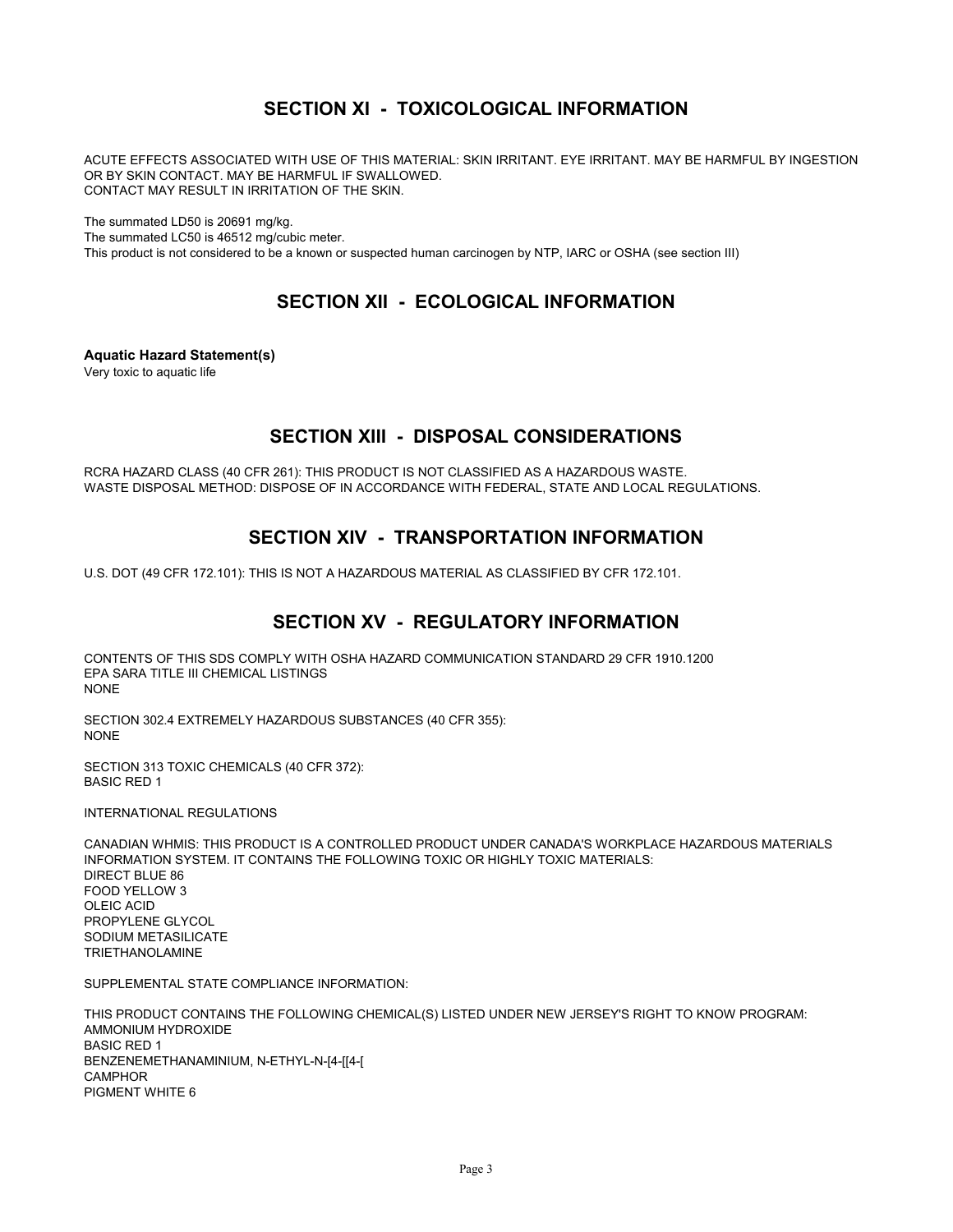THIS PRODUCT CONTAINS THE FOLLOWING CHEMICAL(S) REQUIRING NOTIFICATION TO THE STATE OF WASHINGTON UNDER THEIR CHILDREN'S SAFE PRODUCTS ACT: NONE

 Under CPSC's consumer product regulations (16CFR1500.3 and 150014), this product has the following required acute and chronic hazard labeling:

#### **WARNING:MAY BE HARMFUL BY INGESTION OR BY SKIN CONTACT, OR IF SWALLOWED. SKIN IRRITANT. EYE IRRITANT.**

**Contains: ANILINE DYE, POLYETHOXYLATED BETA NAPHTHOL**

PRECAUTIONS: Avoid skin contact. Wash hands immediately after use. When using wear impermeable protective gloves. Keep away from eyes. Avoid ingestion. **KEEP OUT OF REACH OF CHILDREN.**  FIRST AID TREATMENT:If eye contact occurs, rinse with tap water for 5-10 minutes. If irritation persists, seek medical care. If

skin contact occurs, wash with soap and water for 5 minutes. If swallowed, get prompt medical attention.

For acutely hazardous products, the name and place of business of the manufacturer, packer, distributor or seller must appear on the label. A US telephone # to obtain more information is recommended but not required.

## **SECTION XVI - OTHER INFORMATION**

**LAST REVISION DATE: 05/31/2015**

**Prepared by Duke OEM Toxicology**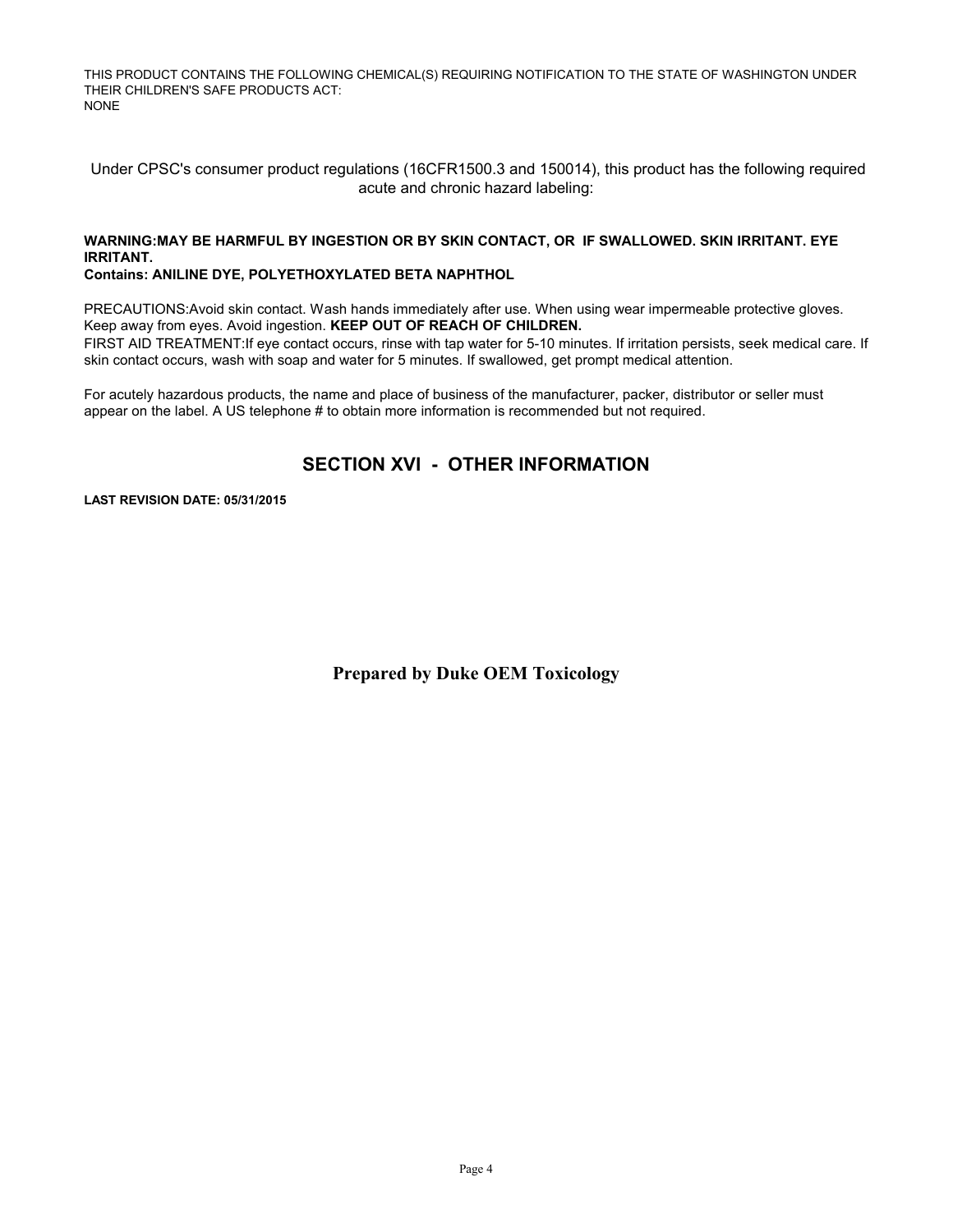## **COLOR INFORMATION**

THIS SDS APPLIES TO THE FOLLOWING COLORS WHICH ARE ASSOCIATED WITH HAZARDOUS AND/OR NON-HAZARDOUS INGREDIENTS

| <b>Product Color</b>                   | <b>SKU</b> | <b>Hazardous Ingredient</b>   |
|----------------------------------------|------------|-------------------------------|
| HG0000 INK PEN CLEANER                 |            | (NONE)                        |
| <b>HG0200 NEUTRAL GREY DRAWING</b>     |            | (NONE)                        |
| <b>HG0500 SUPER WHITE</b>              |            | (NONE)                        |
| HG0502 WHITE DRAWING                   |            | POLYETHOXYLATED BETA NAPHTHOL |
| <b>HG1000 INK BASE FP INDIA</b>        |            | <b>ANILINE DYE</b>            |
| <b>HG1002 FADEPROOF BLACK</b>          |            | (NONE)                        |
| HG1004 SEPIA                           |            | (NONE)                        |
| <b>HG1006 ETERNAL</b>                  |            | (NONE)                        |
| HG1008 ENGROSSING                      |            | (NONE)                        |
| HG1014 INDIGO DRAWING                  |            | (NONE)                        |
| <b>HG1016 WATERPROOF BLACK DRAWING</b> |            | (NONE)                        |
| HG1018 NON WATERPROOF BLACK            |            | (NONE)                        |
| HG1020 BLACK MAGIC                     |            | (NONE)                        |
| HG2000 RED PIGMENTED                   |            | (NONE)                        |
| HG2002 DARK RED CARMINE                |            | (NONE)                        |
| HG2004 RED VIOLET MAGENTA PIGMENTED    |            | (NONE)                        |
| <b>HG2008 RED DRAWING</b>              |            | (NONE)                        |
| <b>HG2010 RED VIOLET DRAWING</b>       |            | (NONE)                        |
| <b>HG2012 BRICK RED DRAWING</b>        |            | (NONE)                        |
| HG2500 RED ORANGE DRAWING              |            | (NONE)                        |
| HG2502 RUSSET DRAWING                  |            | (NONE)                        |
| <b>HG3000 BLUE PIGMENTED</b>           |            | (NONE)                        |
| <b>HG3002 BLUE DRAWING</b>             |            | (NONE)                        |
| <b>HG3600 TURQUOISE DRAWING</b>        |            | (NONE)                        |
| HG4000 GREEN DRAWING                   |            | (NONE)                        |
| HG4002 GREEN PIGMENTED                 |            | (NONE)                        |
| HG4100 LEAF GREEN DRAWING              |            | (NONE)                        |
| <b>HG5000 YELLOW PIGMENTED</b>         |            | (NONE)                        |
| <b>HG5002 LIGHT YELLOW PIGMENTED</b>   |            | (NONE)                        |
| <b>HG5004 YELLOW DRAWING</b>           |            | (NONE)                        |
| <b>HG6000 ORANGE DRAWING</b>           |            | (NONE)                        |
| HG7000 BROWN PIGMENTED                 |            | (NONE)                        |
| HG7004 BROWN DRAWING                   |            | (NONE)                        |
| <b>HG8000 VIOLET PIGMENTED</b>         |            | (NONE)                        |
| <b>HG8002 VIOLET DRAWING</b>           |            | (NONE)                        |
| <b>HG9100 CARMINE DRAWING</b>          |            | (NONE)                        |
| RL001100 HIGGINS BASE 1                |            | (NONE)                        |